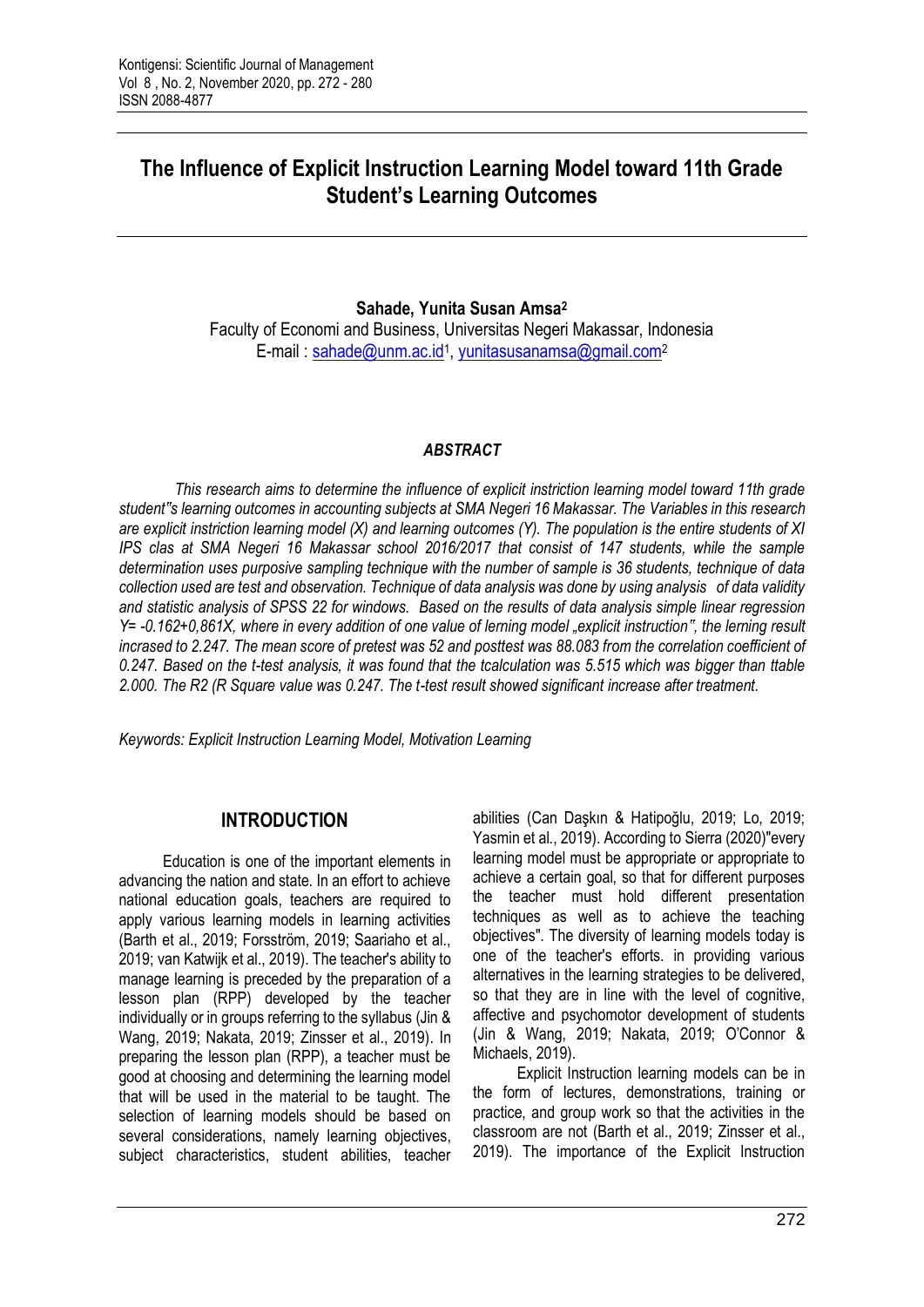learning model is applied by the teacher in the learning process because it can support the basic skills of students and all types of knowledge in learning. As stated by Arends, Richardl (2013:41): The Explicit Instruction learning model is very important to apply because it is a learning approach that is specifically designed to support student learning processes related to declarative knowledge and well-structured procedural knowledge that can be taught using step by step pattern. Explicit Instruction learning model is used to deliver lessons that are transformed directly by the teacher to students. Related to this, in its application the preparation of time used to achieve learning objectives must be as efficient as possible, so that teachers can design appropriately, the time used. From this description, a teacher must understand the steps or syntax of the Explicit Instruction learning model.

The use of learning models that are in accordance with the characteristics of accounting subjects, namely, learning concepts and procedural knowledge, in addition to honing Accounting skills. Among them, students must be able to understand a series of accounting cycles in stages, one of which is compiling financial reports for service companies which is the most important thing to increase student interest in learning so that it can improve student learning outcomes later.

The learning process is said to be successful or has achieved the goal if there are changes in the cognitive, affective and psychomotor aspects of students. The most visible learning outcomes, namely learning outcomes in cognitive aspects, can be seen from the values obtained by students within a certain period of time. However, in reality, the learning outcomes of students are different because of the factors that influence learning outcomes. Student learning outcomes cannot be separated from the assessment system carried out by teachers or educators. The assessment system carried out by teachers is very diverse, ranging from student activities in the classroom to the understanding received by students.

Assessment of learning outcomes aims to see the progress of student learning outcomes in terms of mastery of teaching materials that have been studied with the goals that have been set (Nakata, 2019; van Katwijk et al., 2019). How important it is to use a learning model that is in accordance with the character of students in learning because part of a successful teacher's efforts are focused on arousing students' interest in learning. Learning models that are in

accordance with the characteristics of students and the subject matter brought by the teacher will greatly affect the success of teaching and also the learning attitude of students, namely the learning outcomes of students will increase.

The reason researchers are interested in using the Explicit Instruction learning model in accounting subjects at SMA Negeri 16 Makassar is because Accounting teachers at SMA Negeri 16 Makassar still use conventional learning models in their teaching and learning activities, so that teachers only dominate their teaching and learning activities by lecturing in front of the class and only using blackboard media when explaining the learning material so that most students feel bored listening to the teacher's explanation of the learning material and not a few students are lazy to learn, the second factor is that students tend to rely on notes given by the teacher without looking for a guide book others as a comparison and input in learning. This means the class is still teacher-focused. As recipients of lessons, students can be said to be passive in class, that is, they are less independent in creating the creativity that exists in students and they are still afraid to express their opinions in front of the class so that students' accounting learning outcomes are low.

This shows that there is no teacher activity in providing structured training to students in the learning process on accounting subjects for financial reporting services companies. In connection with that, table 1 shows that the learning outcomes of students in class XI IPS 2 at SMA Negeri 16 Makassar in Accounting subjects in the affective domain of students are an average of 68, in the cognitive and psychomotor domains the average value of students is still low. In the cognitive domain, the average score is 65 and the psychomotor average is 67, not yet reaching the minimum completeness criteria (KKM) of 75.

# **METHOD**

#### **Research design**

The research design in this Experimental Research is Pre-Experimental Design. According to (Creswell & Clark, 2017; Creswell & Creswell, 2017) "Pre-Experimental Design research method results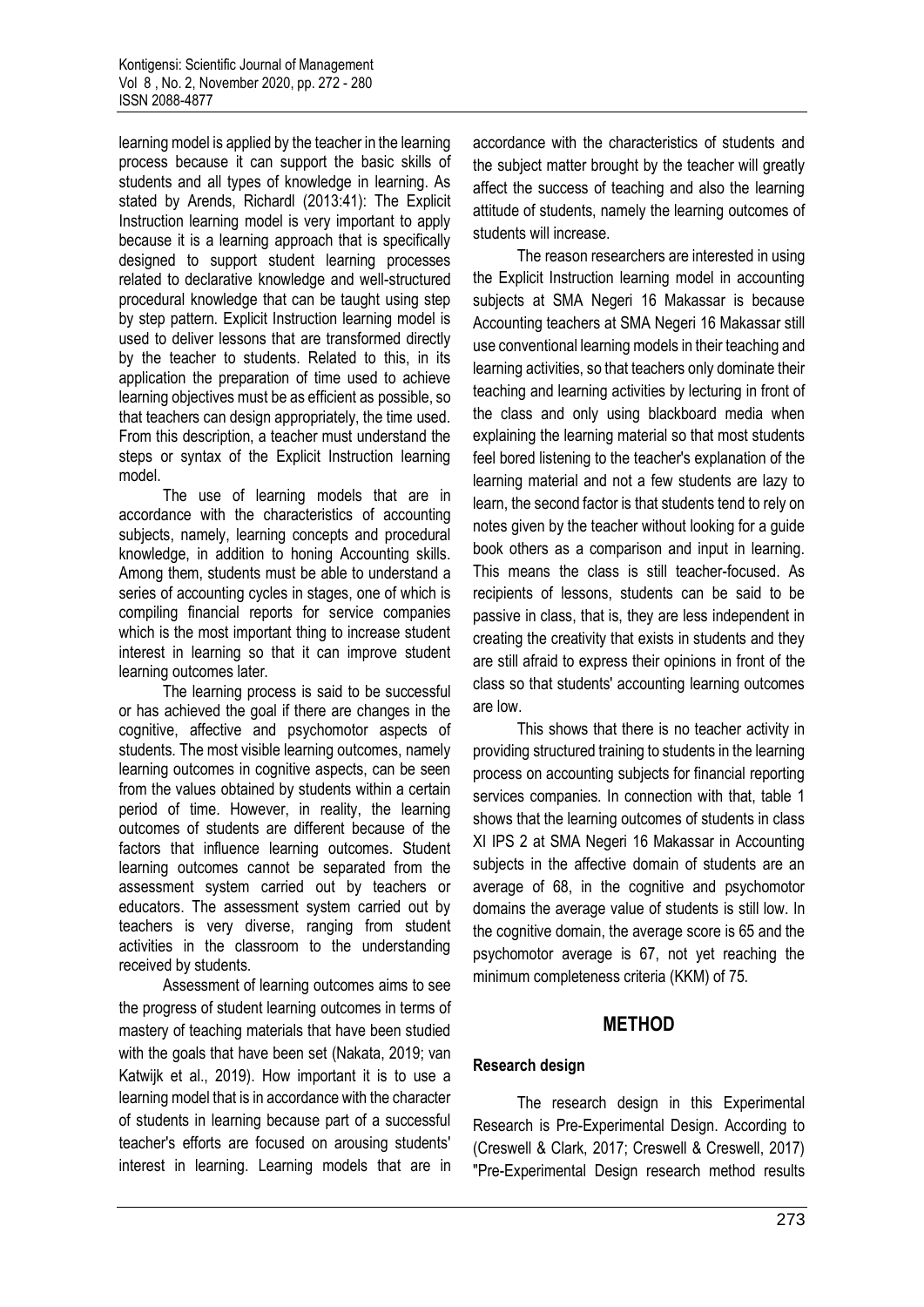are the dependent variable not solely influenced by the independent variable". This is because there is no control variable, and the sample is not chosen at random.

The form of Pre-Experimental Design used in this research is One-Shot Case Study. In this study there was no control group and students were given special treatment or teaching for some time (X). Subjects in this study will receive treatment, namely the use of the Explicit Instruction learning model. Then at the end of the program, students are given a Posttest related to the treatment/teaching given (O).

#### **Variable Measurement**

According to (Creswell & Clark, 2017; Creswell & Creswell, 2017)"variable measurement is a measurement scale that is used as a reference to determine the length of the short interval in the measuring instrument when used in measurements will produce quantitative data".

#### **Population and Sample**

According to (Creswell & Clark, 2017; Creswell & Creswell, 2017)certain qualities and characteristics determined by researchers to be studied and then drawn conclusions". The population in this study is the total number of students in class XI IPS at SMA Negeri 16 Makassar, which amounted to 147 students consisting of 3 classes, namely class XI IPS 1, XI, IPS 2, and XI IPS 3. According to (Creswell & Clark, 2017; Creswell & Creswell, 2017) "the sample is part or representative of the population being studied. Meanwhile, according to (Creswell & Clark, 2017; Creswell & Creswell, 2017)said that "The sample is part of the number and characteristics possessed by the population". From the exposure of these experts, it can be concluded that the sample is part of the population that represents the nature or characteristics of the population. In this study, sampling was carried out using the purposive sampling technique, according to (Creswell & Clark, 2017; Creswell & Creswell, 2017) "the purposive sampling technique is a sampling technique with certain considerations".

The sample in this study was class XI IPS 2 with a total of 36 students. The reason the researcher took class XI IPS 2 was because the average value of the midterm test results of students in class XI IPS 2, which was 83%, did not reach the minimum completeness criteria (KKM) that had been set by the school, which was 75.

#### **Data collection technique**

The techniques used to obtain data in this study are as follows:

#### **a. Observation**

Observation is a data collection technique by direct observation on the object of research to obtain the required data using the Guttman scale. In this study, the center of observation was aimed at the teaching and learning process in class XI IPS 2 SMA Negeri 16 Makassar.

# **b. Test**

A test is a series of questions or exercises used to measure the skills, knowledge, intelligence, abilities or talents of an individual or group. The test used in this study was a written test in the form of 15 multiple choice questions. Learning is carried out for 4 meetings. The first meeting was giving Pre-test, second and third were giving treatment using Explicit Instruction model learning, the fourth meeting was as Post-test after giving treatment. Meetings are held in 2 x 45 Minutes. The time used is in accordance with the learning at the school in question. The details of the data collection procedure are as follows:

#### *Pre-test*

Pre-test activities were carried out before treatment with the aim of knowing the abilities and learning outcomes of students' accounting before being given action in the experimental class.

#### *Giving Treatment*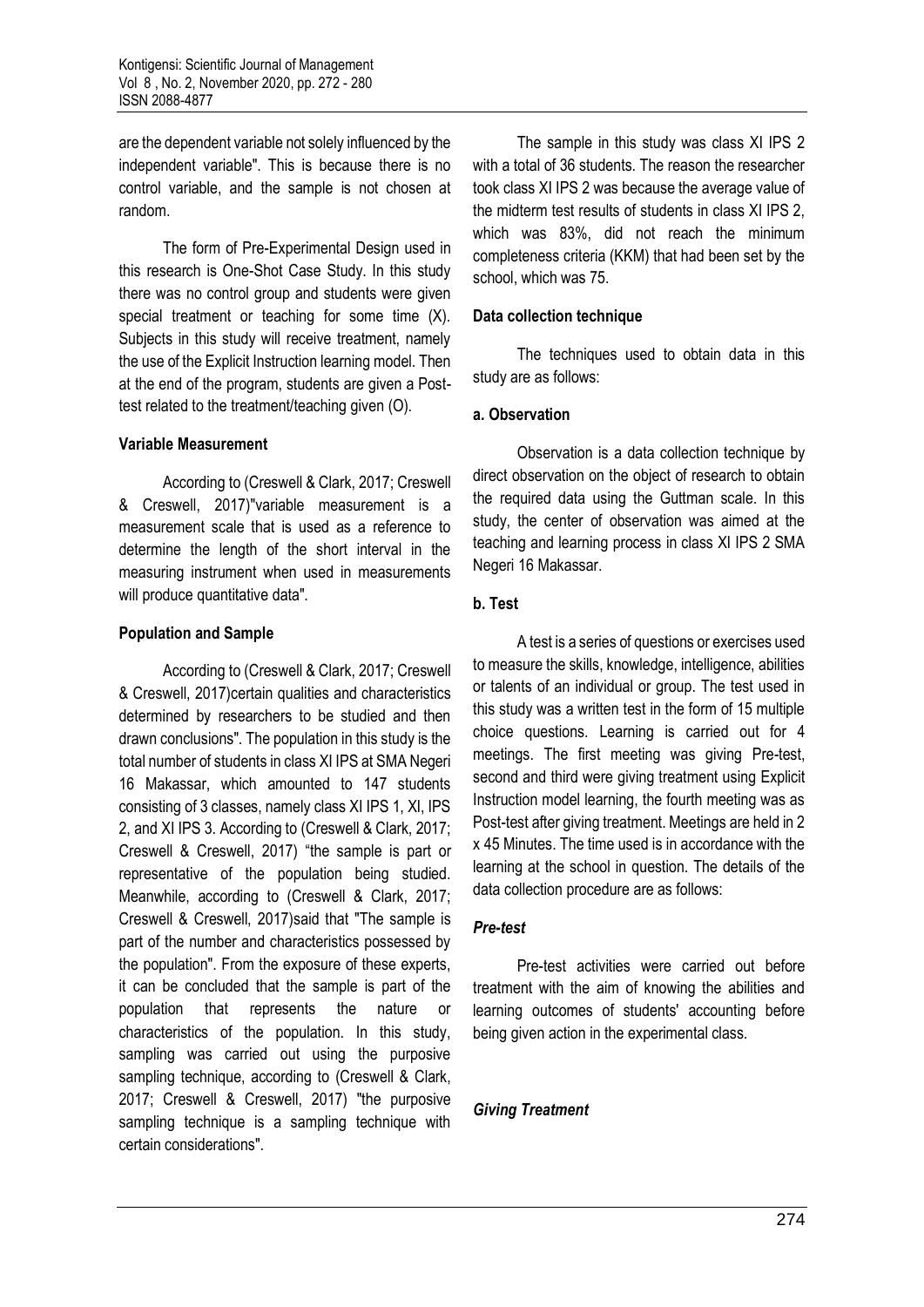The treatment is in the form of teaching and learning activities using the Explicit Instruction learning model.

### *Posttest*

At this stage, students are given a number of structured questions to compare student accounting learning outcomes before and after the experiment.

### **Data analysis technique**

The design of data analysis was used to determine how the relationship or influence of the Explicit Instruction learning model on learning outcomes in Accounting subjects for Class XI Social Sciences students at SMA Negeri 16 Makassar:

# **3. Product Moment Correlation**

To find out the correlation (closeness of relationship) between the variables X and Y, a formula known as the Product Moment correlation formula is used, as stated by Sugiyono (2014: 278).

#### **t-test**

The t-test is used to find out the explanation of the relationship, then the regression results are tested using the t-test with the significance of the regression coefficient as well as testing the proposed hypothesis. In order for the results obtained by the regression to explain the relationship, the results of the regression were tested using a t-test with a degree of confidence of 0.05. The t-test formula proposed by (Creswell & Clark, 2017; Creswell & Creswell, 2017) is:

t = <sup><u>r√n−2</u></sup>

$$
\sqrt{1-r^2}
$$

Information :

- t = comparison test (calculated value)
- n = number of samples

r = correlation value

r2 = determinant coefficient

The criteria for testing the hypothesis according to Sugiyono (2016:185) are as follows:

a. H1 = Explicit Instruction learning model has a significant effect on learning outcomes.

- b. H0 = Explicit Instruction learning model has no significant effect on learning outcomes.
- c. If the significant level is <0.05 or 5%, then H1 is accepted and H0 is rejected. This means that the Explicit Instruction learning model has a significant effect on learning outcomes.
- d. If the significant level is  $> 0.05$  or 5%, then H1 is rejected and H0 is accepted. This means that the Explicit Instruction learning model has no significant effect on learning outcomes.

# **RESULT and DICUSSION**

### *Variable Learning Model Explicit Instruction*

The variable of the Explicit Instruction learning model consists of five indicators, namely: 1. Orientation, 2. Presentation, 3. Structured exercises, 4. Guided exercises, 5. Independent exercises. The activities during the learning process carried out by the teacher are as follows:

- 1. The teacher conveys the objectives and background information of compiling financial reports for service companies and preparing students.
- 2. The teacher demonstrates knowledge and skills in compiling financial reports for service companies.
- 3. The teacher provides a structured exercise in compiling financial reports for service companies to students.
- 4. The teacher checks the students' understanding and provides feedback in preparing the financial statements of service companies.
- 5. The teacher gives students the opportunity to practice independently in preparing financial reports for service companies.

The number of activity instruments is 14 activity items. In this study, researchers used observation sheets to determine the application of the Explicit Instruction learning model. Observation data was taken during the learning process. To find out the score for each item, the Guttman scale is used with Yes or No answers:

Respondents' responses to the Explicit Instruction learning model based on the percentage of all respondents obtained from the 5 indicators can be seen in table 1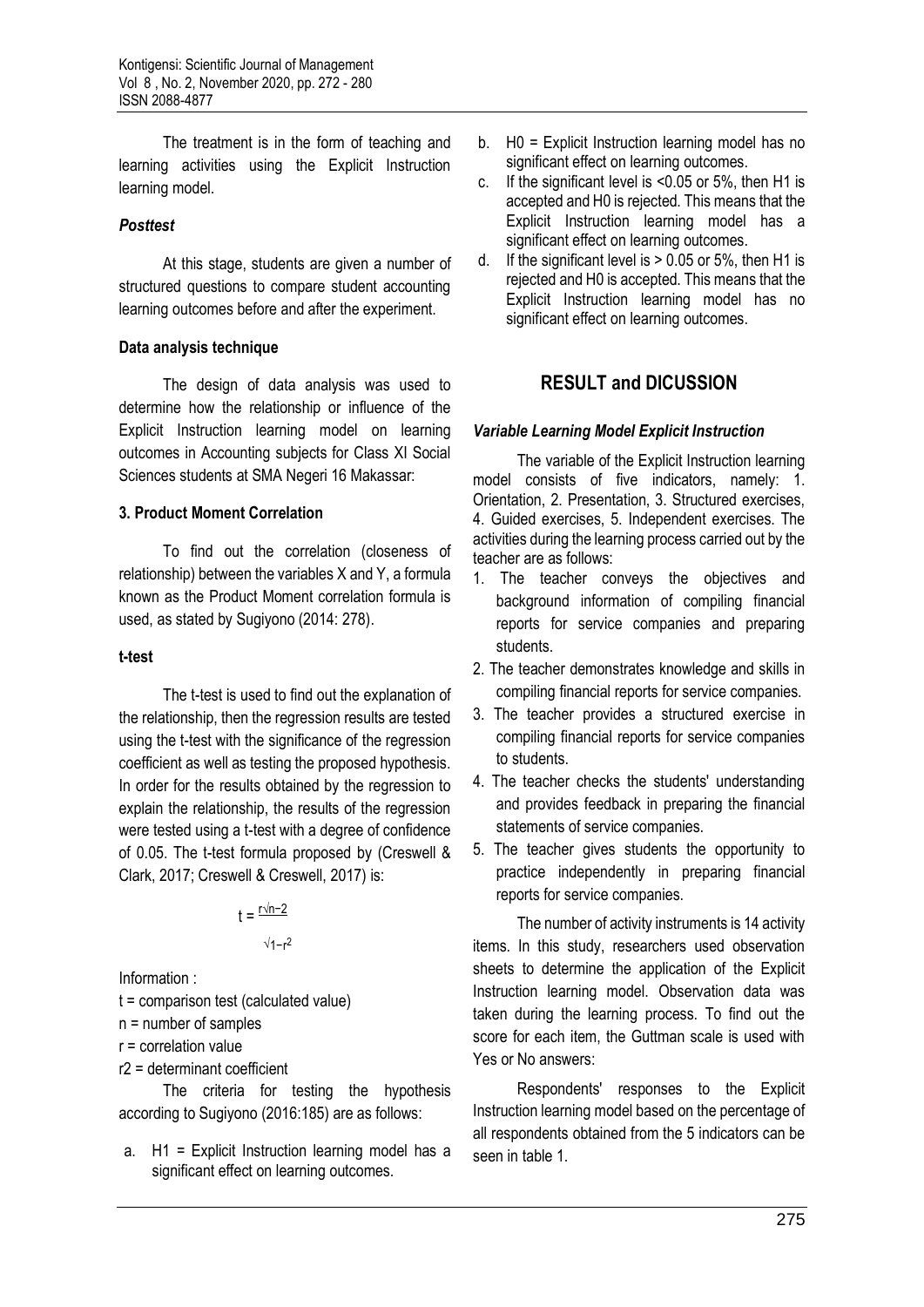|                |                                                                                                                                                               | <b>Score</b> | <b>Skor</b> | Precentace |             |
|----------------|---------------------------------------------------------------------------------------------------------------------------------------------------------------|--------------|-------------|------------|-------------|
| No             | <b>Indicators</b>                                                                                                                                             | current      | Ideal       | %          | Information |
| 1              | The teacher conveys the objectives<br>and background information for<br>compiling financial reports for service<br>companies and preparing students.          | 100          | 108         | 92.57      | Very good   |
| $\overline{2}$ | The teacher demonstrates the<br>knowledge and skills of preparing<br>financial reports for service companies<br>step by step to students.                     | 34           | 36          | 94.4       | Good        |
| 3              | The teacher provides a structured<br>exercise in compiling financial reports<br>for service companies to students.                                            | 68           | 72          | 94.4       | Very good   |
| 4              | The teacher checks the understanding<br>of students' understanding and<br>provides feedback in preparing the<br>financial statements of service<br>companies. | 55           | 72          | 76.4       | Good        |
| 5              | The teacher gives the opportunity for<br>students to practice independently in<br>preparing financial reports for service<br>companies.                       | 190          | 216         | 87.93      | Good        |
|                | Total                                                                                                                                                         | 447          | 504         | 88.28      | Good        |

# *Table 1. Data on the Percentage of Indicators of the Explicit Instruction Learning Model*

*Source: Observation Sheet Data Processing*

Based on table 2, it can be concluded that the tabulation results from the observation sheets that were carried out were found to be the results of the overall percentage, the use of explicit instruction learning models reached 88.28%. Thus, it can be concluded that the application of the explicit instruction learning model in accounting subjects with material for service companies' financial statements in class XI IPS 2 of SMA Negeri 16 Makassar has been carried

out very well.

### **Analysis of Students' Cognitive Learning Outcomes**

#### **Descriptive Statistical Analysis**

Description of Pretest and Posttest scores as follows:

# **Table 3. Results of Pretest and Post-test Descriptive Analysis**

| <b>Mastery level</b> | Category  | N  | <b>Pre Test</b><br>Percentace<br>(%) | N  | <b>Post Test</b><br>Percentace<br>$(\% )$ |
|----------------------|-----------|----|--------------------------------------|----|-------------------------------------------|
| 92-100               | Very high |    | U                                    | 17 | 47,2                                      |
| 83-91                | High      |    | 3                                    |    | 19,4                                      |
| 75-82                | Currently |    | 8                                    | 10 | 27,8                                      |
| 66-74                | Low       |    |                                      | 2  | 5,6                                       |
| < 65                 | Very low  | 28 | 78                                   |    | 0                                         |
| Total                |           | 36 | 100                                  | 36 | 100                                       |

Source: Primary Data on Accounting Learning

Outcomes at SMA Negeri 16 Makassar, after being processed in 2018

Based on table 3 shows that before the implementation of the Explicit Instruction (pretest) learning model of 36 students there were still 32 students who scored below the KKM, with the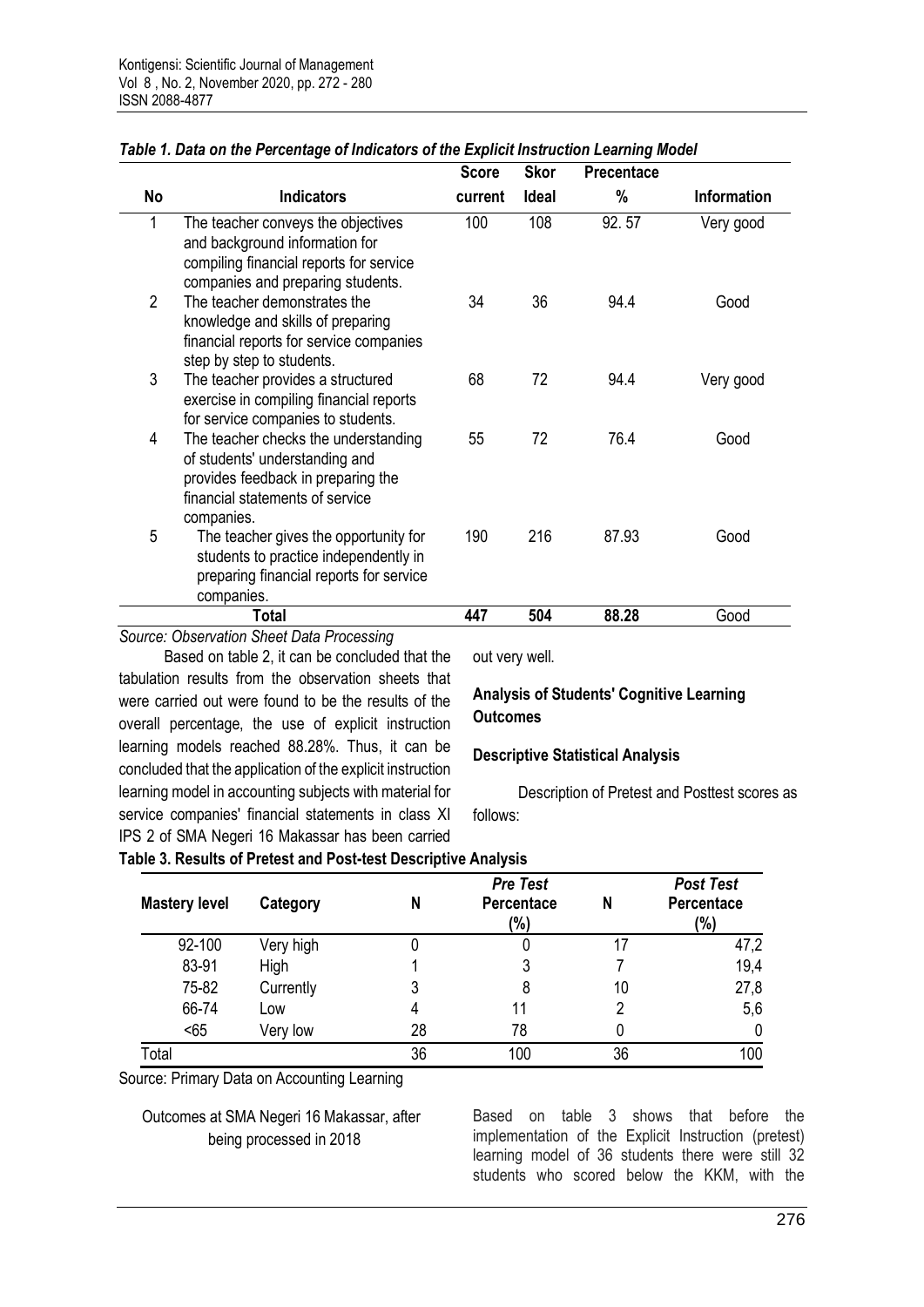category of "low and very low" or the percentage of graduation was only 11%, while after the posttest or application of the model Explicit Instruction learning learning outcomes have increased. So that the number of students based on the category of mastery level increased, namely as many as 34 student respondents above the KKM or the percentage of **Table 4. Results of Simple Linear Regression**

graduation reached 94.4 percent so it can be said that there was a very good change in value when the implementation of the Explicit Instruction learning model was carried out.

to be equal to zero, on average the variables outside the model remain good if the value of learning outcomes is 60,189. The value of the regression coefficient of 2.247 in this study can be interpreted that the Explicit Instruction (X) learning model variable has a positive effect on Learning Outcomes (Y). This shows that when the Explicit Instruction learning model has an increase of one unit, the learning

outcomes will also increase by 2,247 units.

| Model                       |        | Unstandardized<br>Coefficients | Standardized<br>Coefficients |        | Sig.              |  |
|-----------------------------|--------|--------------------------------|------------------------------|--------|-------------------|--|
|                             |        | Std. Error                     | <b>Beta</b>                  |        |                   |  |
| (Constant)                  | 60.189 | 5.179                          |                              | 11.621 | .000 <sub>1</sub> |  |
| <b>Explicit Instruction</b> | .247   | .407                           | .687                         | 5.515  | .000              |  |

Based on table 6, the following simple linear regression equation is obtained:

 $Y = 60.189 + 2.247$ Information : Y = Learning Outcomes X = Explicit Instruction learning model

In this regression model, the value of the constant listed is 60.189 which can be interpreted if the independent variables in the model are assumed

**Table 5. Summary of Correlation Analysis Results**

| .     |       |                 |                         |                            |       |  |  |
|-------|-------|-----------------|-------------------------|----------------------------|-------|--|--|
| Model | D     | R Square        | <b>Adjusted RSquare</b> | Std. Error of the Estimate |       |  |  |
|       | .687a | ∩דו<br>.41<br>∠ | .457                    |                            | 6.678 |  |  |

**Model Summary<sup>b</sup>**

*a.* Predictors: (Constant), *Explicit Instruction*

b. Dependent Variable: Learning outcomes

Based on the calculation of the product moment correlation, the correlation between the explicit instruction learning model (variable X) and student learning outcomes (variable Y) with a coefficient of  $r = 0.687$  was obtained and then consulted on the interpretation table the value of r was in the interval 0.600 - 0.799 which had a level of strong influence. This means that there is a positive correlational relationship between explicit instruction learning models and student learning outcomes in

accounting subjects in class XI IPS 2 SMA Negeri 16 Makassar.

In this table can also be obtained the value of the coefficient of determination (r2) obtained is 0.472 = 47.2%, which can be interpreted that the Explicit Instruction learning model has a contribution effect of 47.2% on student learning outcomes in accounting subjects, and 52 The remaining ,8% is influenced by factors other than the Explicit Instruction learning model.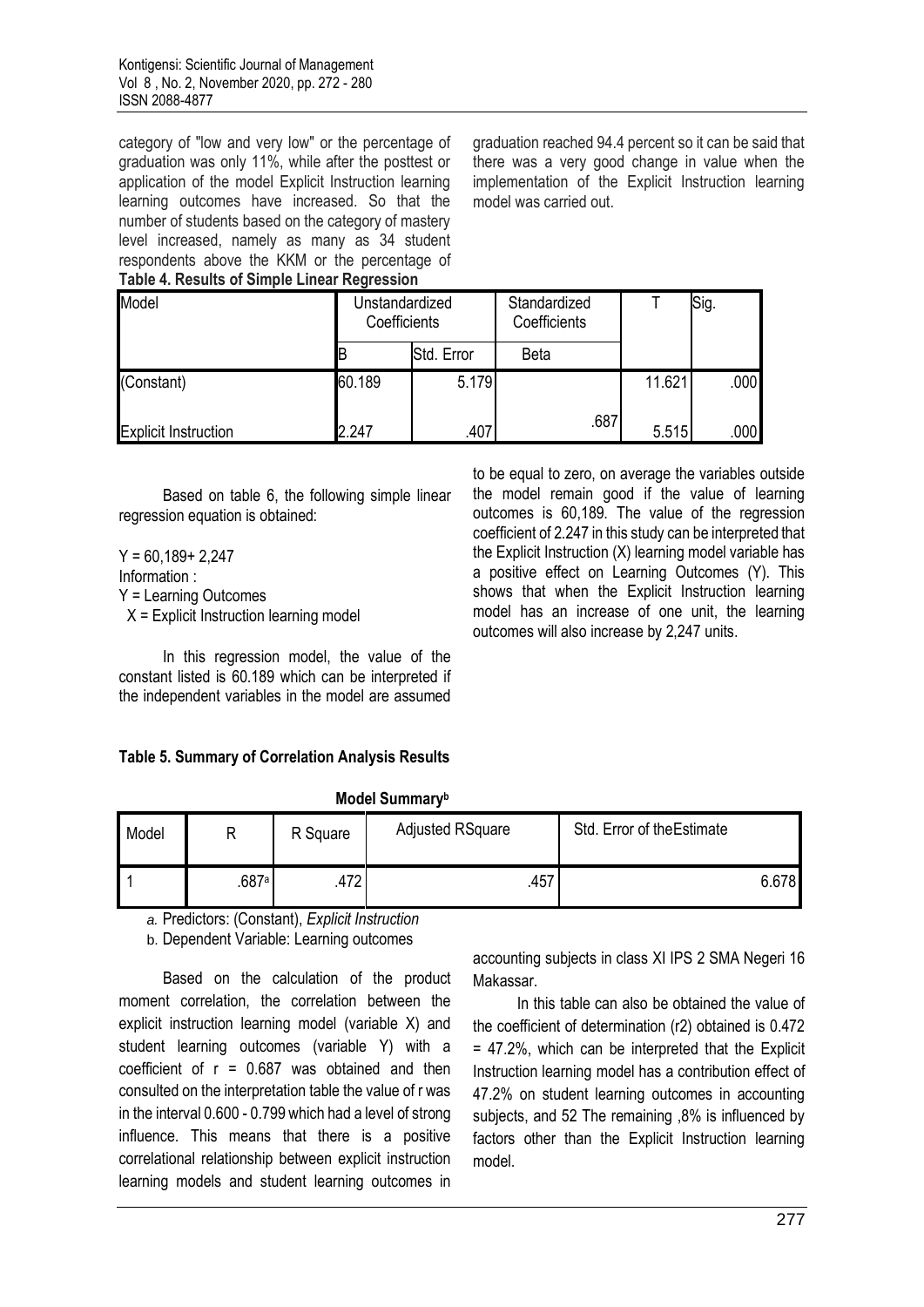| Model                       |                              | Unstandardized | Standardized |        | Sig. |
|-----------------------------|------------------------------|----------------|--------------|--------|------|
|                             | Coefficients<br>Coefficients |                |              |        |      |
|                             | B                            | Std. Error     | Beta         |        |      |
| (Constant)                  | 60.1891                      | 5.179          |              | 11.621 | .000 |
|                             |                              |                |              |        |      |
| <b>EXPIICIT INSTRUCTION</b> | 2.241                        | .407           | .687         | 5.515  | .UUU |

**Table 6. Summary of Test Analysis Results – t**

a. Dependent

Variable: Learning outcomes

Based on the T-test with an error rate of 0.05, if the T-count value is less than 0.05 (<0.05), it can be said that the independent variable (from t-count) has a significant effect on the dependent variable. On the other hand, if the value of T count is greater, it can be said that the variable has no significant effect. From the results of data processing with SPSS in table 18, it can be seen that the calculated T value of inflation is greater than 0.000> 0.05 or T count is 5.515, it can be said that the explicit instruction learning model has a positive and significant effect on student learning outcomes with a level of confidence 95%.

### **Discussion**

The design of this research is experimental research in the form of One Group Pretest-Posttest Design where in this design there is a pretest, before being given treatment and giving a posttest after treatment. Thus the results of the treatment can be known more accurately because it can compare with the situation before the treatment. The reason for using an experimental research design in the form of One Group Pretest-Postest Design is because this study aims to determine the effect of the explicit instruction learning model on student learning outcomes in accounting subjects in the subject of financial statements of service companies class XI IPS 2 at SMA Negeri 16 Makassar.

Based on the results of the research that has been done, it is obtained that the Explicit Instruction learning model has a positive and significant effect on student learning outcomes in accounting subjects in the subject of financial statements of service companies class XI IPS 2 at SMA Negeri 16 Makassar. The results of testing the hypothesis in this study using the SPSS 21.0 application and Product Moment obtained that tcount is greater than ttable, namely 5.515 of 2,000 with a significant value of 0.000 less than 0.05 or 0.000 <0.05, which means that there is an influence between Explicit Instruction learning model on student learning outcomes in accounting subjects in the subject of financial statements of service companies class XI IPS 2 at SMA Negeri 16 Makassar. So the hypothesis proposed "It is suspected that the Explicit Instruction learning model has a significant effect on learning outcomes in Accounting subjects, the subject of service company financial statements for students in class XI IPS 2 at SMA Negeri 16 Makassar" can be accepted. This is based on the results of the correlation coefficient analysis obtained  $r = 0.687$  based on the interpretation of the correlation coefficient proposed by Sugiyono (2015: 157) the value of 0.687 is at the level of strong correlation and the coefficient of determination (r2) is 0.472 = 47.2%. This means that there is a positive and significant correlational relationship between the Explicit Instruction learning model on student learning outcomes in accounting subjects in the subject of the financial statements of service companies class XI IPS 2 at SMA Negeri 16 Makassar and the magnitude of the influence of the Explicit Instruction learning model on learning outcomes is 47.2% which can be interpreted that the Explicit Instruction learning model has a contribution effect of 47.2% on student learning outcomes in accounting subjects in the subject of service company financial statements, and the remaining 52.8% is influenced by factors other than the model. Explicit Instruction learning. So it can be concluded that the Explicit Instruction learning model has a positive and significant effect on student learning outcomes in accounting subjects in the subject of financial statements for service companies in class XI IPS 2 at SMA Negeri 16 Makassar.

The results of the research that have been presented are in line with the theory that has been put forward by Annurrahman (2014:169) that:

One of the learning models that can be used in the learning process is the Explicit Instruction learning model, the main purpose of using the Explicit Instruction learning model, namely to maximize the use of student learning time, while the positive impact of teaching is the achievement of academic content and skills completeness, increasing student motivation and increasing student learning outcomes.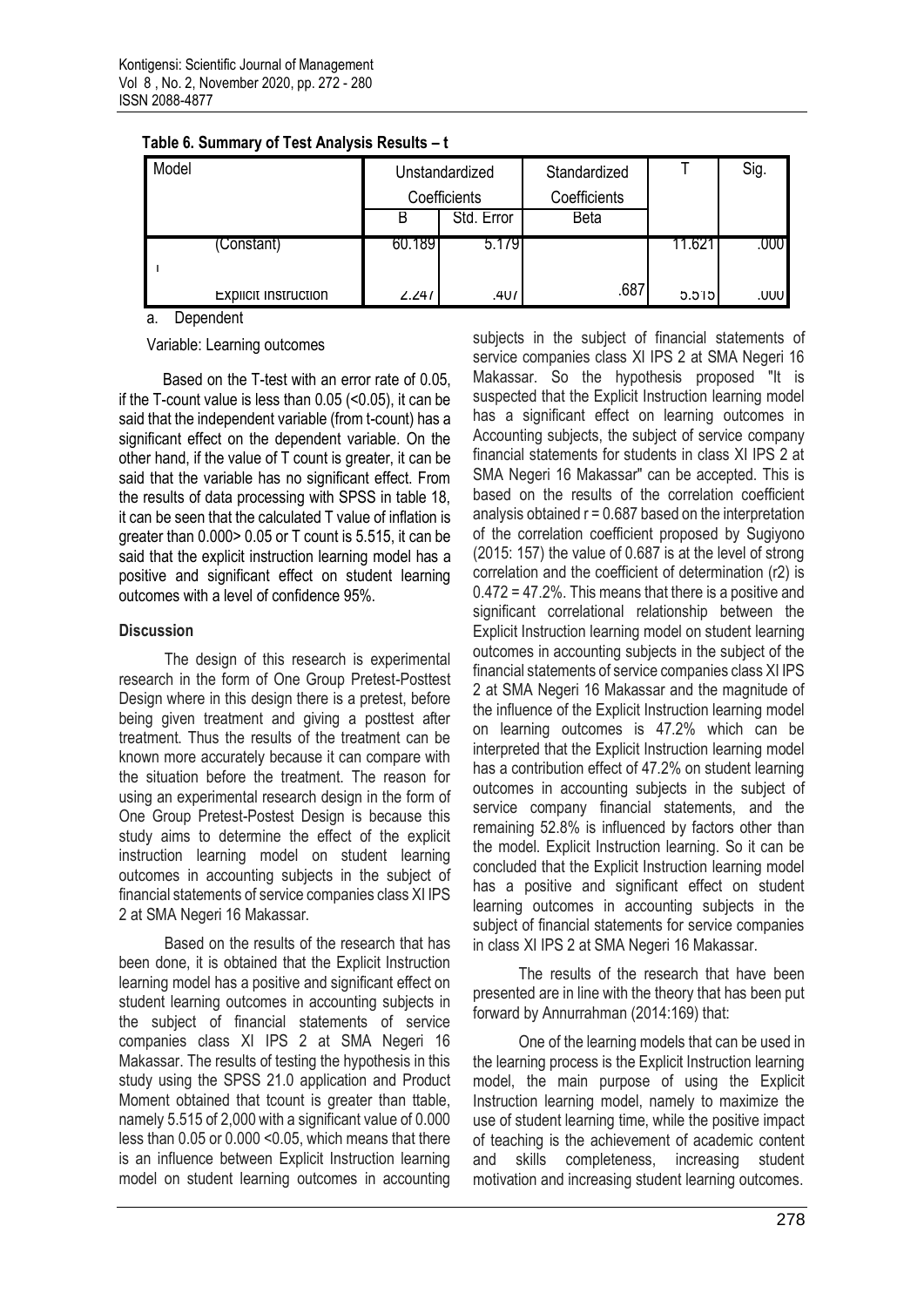Similarly, the research conducted by L. Ayu Dewi Mastika (2016) with the title "The Effect of Explicit Instruction Learning Model on Science Learning Outcomes for Class IV Elementary School Gugus I, Buleleng District, 2015/2016 Academic Year" whose conclusion is that there is a positive and significant influence after the application of the Explicit Instruction learning model. In other words, when students learn by using a learning model that focuses on the success of the teacher in teaching by controlling the content of the material and the order in which the information is received by students and can maintain focus on what students must achieve, it can maximize the use of student learning time so that learning can be achieved. more active and skilled, and the learning carried out is more meaningful and provides positive motivation for students.

It is the same with research conducted by Putu Prema Savita Shanti (2016) with the title "The Effect of Explicit Instruction Learning Model on ICT Learning Outcomes for Class VIII Students of SMP Negeri 3 Singaraja Academic Year 2015/2016". From the results of the study, it was found that there was a positive and significant influence between the Explicit Instruction learning model on the science learning outcomes of Class VIII students of SMP Negeri 3 Singaraja.

It is the same with research conducted by Raden Fatah (2017) with the title "The Influence of the Implementation of the Explicit Instruction Learning Model on the Learning Outcomes of Class IV Students in Science Subjects at MI Tarbiyah Islamiyah Cempaka Palembang". From the results of this study, it was found that there was a positive and significant influence between the Explicit Instruction learning model on the learning outcomes of fourth grade students in science subjects at MI Tarbiyah Islamiyah Cempaka Palembang.

The similarities of the research conducted by L. Ayu Dewi Mastika, Putu Prema Savita Shanti and Raden Fatah are both researching the effect of the Explicit Instruction learning model on learning outcomes and other differences are in the subjects and research locations. This Explicit Instruction model can control the content of the material and the sequence of information received by students so that it can maintain focus on what must be achieved by students, so that learning is more active and skilled, and the learning carried out is more meaningful and provides positive motivation for students. . The ability to solve problems and the independence of students can also be tested by the teacher by providing independent training to students after the teacher

provides guided exercises. So, the key here is that the teacher must really master the subject matter, can be a model that can make students focus on the learning process and be able to develop student activity.

Based on the explanation of the results of the research and discussion above, it can be stated that the use of the Explicit Instruction model has a positive and significant effect on learning outcomes in accounting subjects for class XI IPS students at SMA Negeri 16 Makassar in the 2017/2018 academic year.

# **CONCLUSION**

Based on the results of data analysis and discussion that has been described in the previous chapter regarding the effect of the Explicit Instruction Learning Model on accounting learning outcomes at SMA Negeri 16 Makassar, it can be concluded as follows:

- 1. Based on the results of simple regression analysis of the Explicit Instruction learning model on the learning outcomes of students in class XI IPS at SMA Negeri 16 Makassar, obtained a constant (α) of 60,189 regression coefficient (b) of 2,247, indicating that when the Explicit Instruction learning model increased by one unit then learning outcomes will also increase by 2,247 units.
- 2. The coefficient  $r = 687$  which is in the interval 0.600-0.799 shows a strong relationship between the Explicit Instruction learning model and accounting learning outcomes. The contribution of the Explicit Instruction learning model variable and accounting learning outcomes was 47.2%, and the remaining 52.8% was influenced by factors other than the Explicit Instruction learning model.
- 3. A significant value of 0.000 <0.05 or t arithmetic of 5.515, it can be said that the Explicit Instruction learning model has a positive and significant effect on the learning outcomes of students in class XI Social Studies at SMA Negeri 16 Makassar.

# **REFERENCES**

Barth, V. L., Piwowar, V., Kumschick, I. R., Ophardt, D., & Thiel, F. (2019). The impact of direct instruction in a problem-based learning setting. Effects of a video-based training program to foster preservice teachers' professional vision of